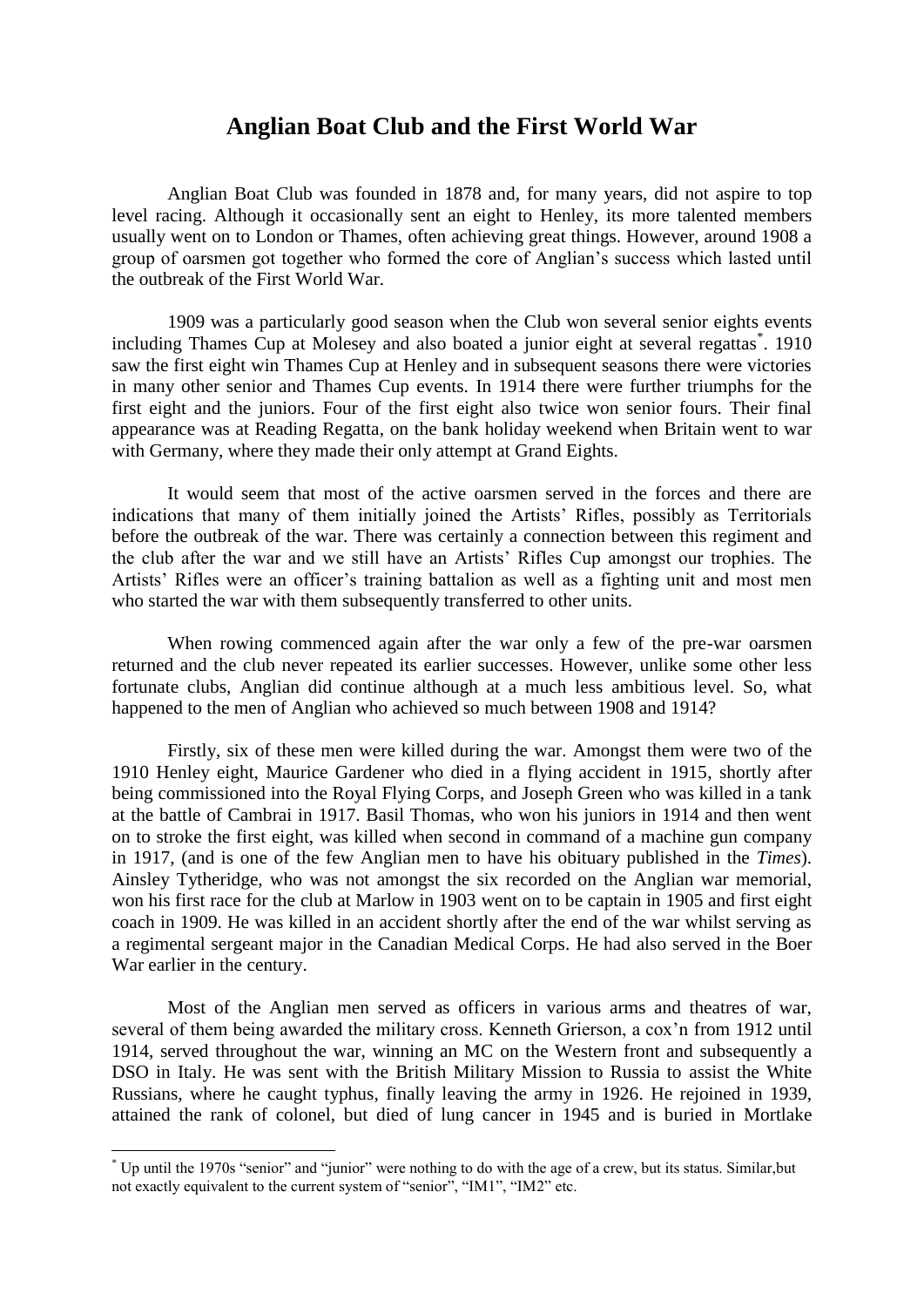Cemetery. Harold Lutt, a member of the club since 1896, served in the Royal Navy as a paymaster, seeing action at the battle of the Falklands and the Dardanelles. John Gwinnell, a pre-war member, served throughout the war in the Royal Fusiliers and became club captain in 1921. He then left England and in 1923 he was living in the Far East and rowing with the Royal Singapore Yacht Club. By 1931 he was a vice president of Anglian, but continued to live in Singapore. In the Second World War he commanded the Singapore Army Service Corps and was captured by the Japanese. Whilst a prisoner of war he worked on the infamous Burma Railway, but survived to return to Singapore, dying in 1959, aged 65. Others saw service with the infantry, artillery and engineers.

Only a few of those who were active in the club in 1914 returned after the end of the war and of those who did return, none rowed competitively in open regattas again although several were still associated as vice-presidents. It is not known whether any of the survivors were wounded or suffered from ill health as a result of their war time service, but in any case, they were all four years older and rowing was probably not amongst their priorities when reconstructing their lives. The *Times* of the 12th June 1919 noted:

"At Chiswick the Anglian Boat Club at Strand-on-the-Green and the Ibis Rowing Club at Grove Park are finding it difficult to raise crews of anything like the old standard, owing to the loss of a number of good oarsmen in the war. Anglian lost a particularly promising oarsman in B.L.B.Thomas, who stroked the eight in 1914."

Amongst those who did return, Kenneth Wilson who served as joint captain in 1919, went on to join Thames RC, winning the Wyfolds, Thames Cup and the Grand at Henley, under the coaching of Steve Fairbairn. He was joined at Thames by Charles Rew, club secretary after the war, whose father was an early Anglian member. Harold Lutt, who had seen service in the Royal Navy, joined London RC and subsequently became an eminent chartered accountant.

Anglian, who had improved so much in the years leading up to the war, never recovered their position and, although competing regularly, success at the previous level was elusive. In 1929 a war memorial to the six members who had lost their lives was unveiled in their boathouse at Strand on the Green. No doubt there were others who served in the forces or undertook war related work, but their records have not yet been located. Some members, such as Arthur Piggott, Geoffrey Carr and B.C Fisher, were prominent before the war and continued their membership of Anglian for many years.

**.................**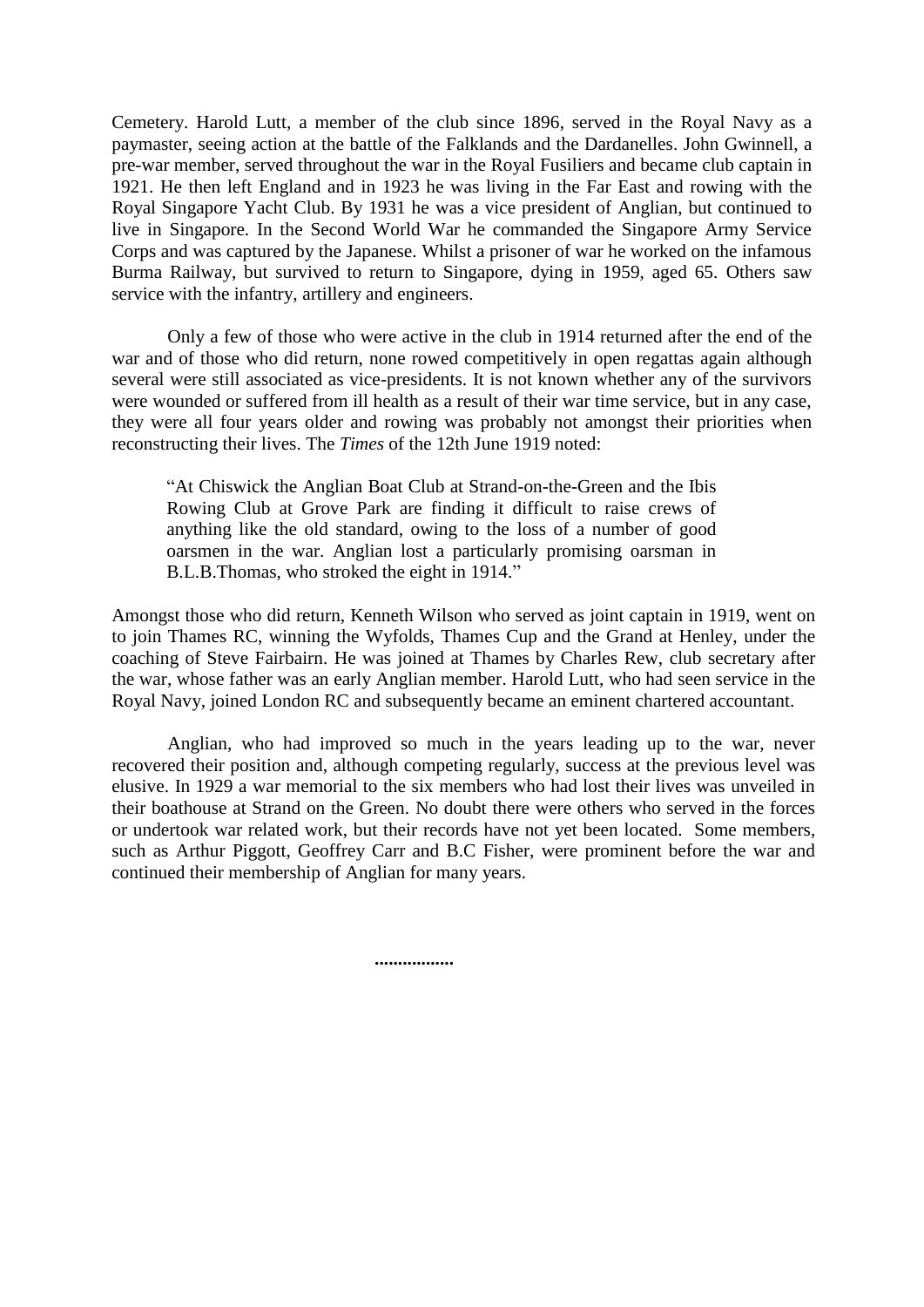# **Brief Details of Known Military Service of Anglian Members, (with their wins at open regattas)**

Names on the Anglian War Memorial, 1928: John Frederick Rew 2<sup>nd</sup> Lt. Devonshire Regiment, killed on the Somme, 1916 1914, Junior Eights, Marlow; Old Barnes Cup, Metropolitan; Thames Cup Eights, Molesey.

Basil Llewelyn Thomas

2<sup>nd</sup> Lt. Machine Gun Corps, killed 1917

1914, Junior Eights, Marlow; Old Barnes Cup, Metropolitan; Thames Cup Eights, Molesey.

George Schofield, (name changed from Schoenfeld) Private, City of London Yeomanry, killed 1914

## Maurice Leigh Gardner

2<sup>nd</sup> Lt. Royal Flying Corps, killed in an accident shortly after being commissioned, 1915

1909 Junior Fours, Reading.

1910 Thames Cup, Henley Royal Regatta; Challenge Eights, Marlow.

1911 Senior Eights, Walton.

## Joseph George Green

2<sup>nd</sup> Lt. Machine Gun Corps, killed in a tank at Cambrai, 1917

- 1908 Junior Fours and Junior-senior eights, Reading; Junior-senior Eights, Goring & Streatley.
- 1909 Walton Eights; Coronation Cup Eights, Kingston; Thames Cup Eights, Molesey.
- 1910 Thames Cup, Henley Royal Regatta; Challenge Eights, Marlow.
- 1911 Senior Eights, Walton.
- 1912 Thames Cup Eights, Molesey; Coronation Cup Eights, Kingston.
- 1914 Old Barnes Cup, Metropolitan; Thames Cup Eights, Molesey, Senior Fours, Goring & Streatley.

## H.G.Hill

Nothing known about this man, at present.

Not shown on the memorial:

Ainsley Burton Tytheridge

Regimental sergeant major, Canadian Army Medical Corps, died following an accident, in England shortly after the armistice.

1903 Junior Fours, Marlow.

1905 Junior-senior fours, Goring & Streatley.

1905 Club captain.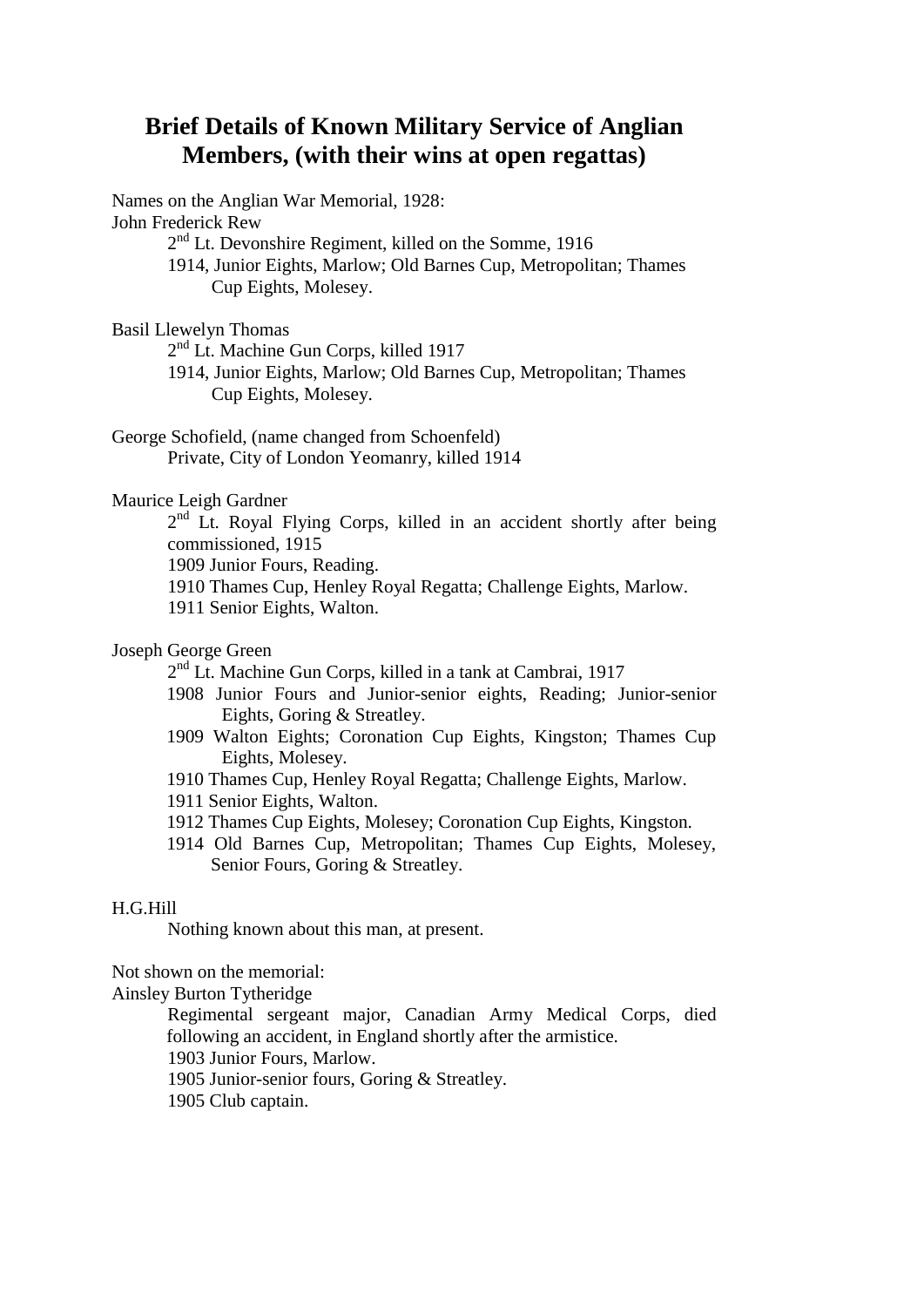Others known to have served in the forces:

Howard Fussell

Captain, Gloucestershire Regiment. Military Cross.

1912 Thames Cup Eights, Molesey; Coronation Cup Eights, Kingston.

1914 Old Barnes Cup, Metropolitan; Thames Cup Eights, Molesey,

Senior Fours, Goring & Streatley.

Returned to the club. Joint captain 1919.

#### Kenneth Grierson

Artists' Rifles, then Captain, Manchester Regiment. Military Cross and Distinguished Service Order.

Continued in the army after the war and did not return to the club.

## John Gwinnell

Artists Rifles, then Captain Royal Fusiliers. Military Cross. 1914 Junior Eights, Marlow. Returned to the club. Captain in 1920/22. Emigrated to Singapore c.1927.

## Bertram Hards

Emigrated to Canada, 1904. Major, Canadian Grenadier Guards.

#### Francis Higgin

Captain, Royal Engineers. Returned and raced in club events until 1927.

#### Oliver Imray

2<sup>nd</sup> Lieutenant, interpreter. Returned to the club. Vice president in 1928.

## Harold Lutt

2<sup>nd</sup> lieutenant, Royal Naval Reserve. Assistant paymaster, HMS Caesar. 1903 Senior-junior Fours, Marlow. 1907 Junior Sculls, Metropolitan. Joined London RC after the war.

## Pierre Miroy

Captain, Royal Naval Volunteer Reserve, Royal Naval Air Service.

- 1909 Walton Eights; Coronation Cup Eights, Kingston; Thames Cup Eights, Molesey.
- 1910 Thames Cup Eights, Henley Royal Regatta.
- 1911 Thames Cup Eights, Walton.
- 1912 Coronation Cup Eights, Kingston.
- 1914 Old Barnes Cup, Metropolitan; Thames Cup Eights, Molesey, Senior Fours, Goring & Streatley.

Returned and rowed in club races. Vice president in 1928.